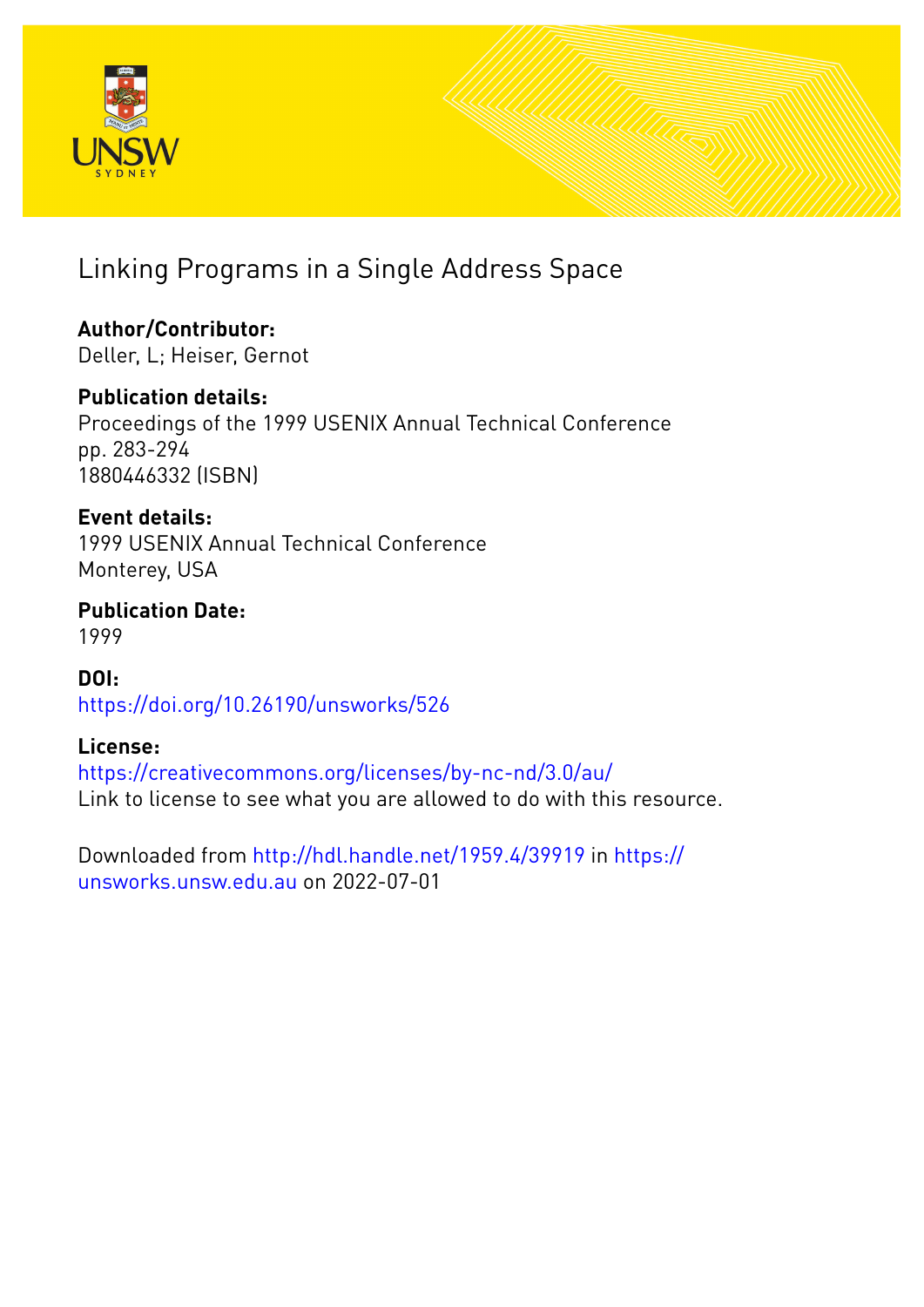# Linking Programs in a Single Address Space

Luke Deller, Gernot Heiser

*School of Computer Science & Engineering University of New South Wales Sydney 2052, Australia* {luked,gernot}@cse.unsw.edu.au, http://www.cse.unsw.edu.au/~disy

#### **Abstract**

y

Linking and loading are the final steps in preparing a program for execution. This paper assesses issues concerning dynamic and static linking in traditional as well as single-address-space operating systems (SASOS). Related loading issues are also addressed. We present the dynamic linking model implemented in the Mungi SASOS and discuss its strengths and limitations. Benchmarking shows that dynamic linking in a SASOS carries significantly less overhead than dynamic linking in SGI's Irix operating system. The same performance advantages could be achieved in Unix systems, if they reserved a portion of the address space for dynamically linked libraries, and ensured that each library is always mapped at the same address.

# **1 Introduction**

Single-address-space operating systems (SASOS) make use of the wide address spaces offered by modern microprocessor architectures to greatly simplify sharing of data between processes [WSO<sup>+</sup>92,CLBHL92,RSE<sup>+</sup>92, CLFL94]. This is done by allocating *all data* in the system, whether transient or persistent, at a unique and immutable virtual address. As a result, all data is *visible* to every process, and no pointer translations are necessary for sharing arbitrary data structures. While the global address space makes all data addressable, a protection system ensures that *access* only succeeds when authorised. Protection relies on the fact that a process can only access a page if it has been mapped to a RAM frame, by the operating system loading an appropriate entry into the translation lookaside buffer (TLB). The

operating system thus has full control over which parts of the single address space are accessible to a given process.

As persistent data, i.e., data whose lifetime is independent of that of the creating process, is always mapped into the virtual address space (at an immutable address), SASOS do not need a file system. For compatibility with other systems, a file system interface can be provided, of course, but it represents nothing more than a different way to access virtual memory. All disk I/O is done by the virtual memory paging system.

Such a SASOS is rather different from a system like MacOS, which also shares an address space between all executing programs. The main difference (other than the absence of memory protection) is that the latter system does not ensure that a data item has a unique address for its lifetime. For example, files can be mapped into memory, but each time a file is opened, it will be mapped at a different address. As each object in a SASOS has an immutable address, pointers are perfect object references which do not lose their meaning when passed between processes or stored in files. This greatly facilitates sharing of data between programs in a SASOS, as any data item can always be uniquely identified by its virtual memory address.

Besides sharing, the single address space also significantly simplifies system implementation [WM96] and improves performance even for applications which are not aware of the single address space [HEV 98]. However, the changed notion of address spaces makes it necessary to rethink a number of issues relating to how the system is used in practice. These include preparing programs for execution: how to bind together separately compiled program components ("linking"), and how to get an executable program into a state where the CPU can execute its instructions ("loading").

In this paper we examine the issues of linking and load-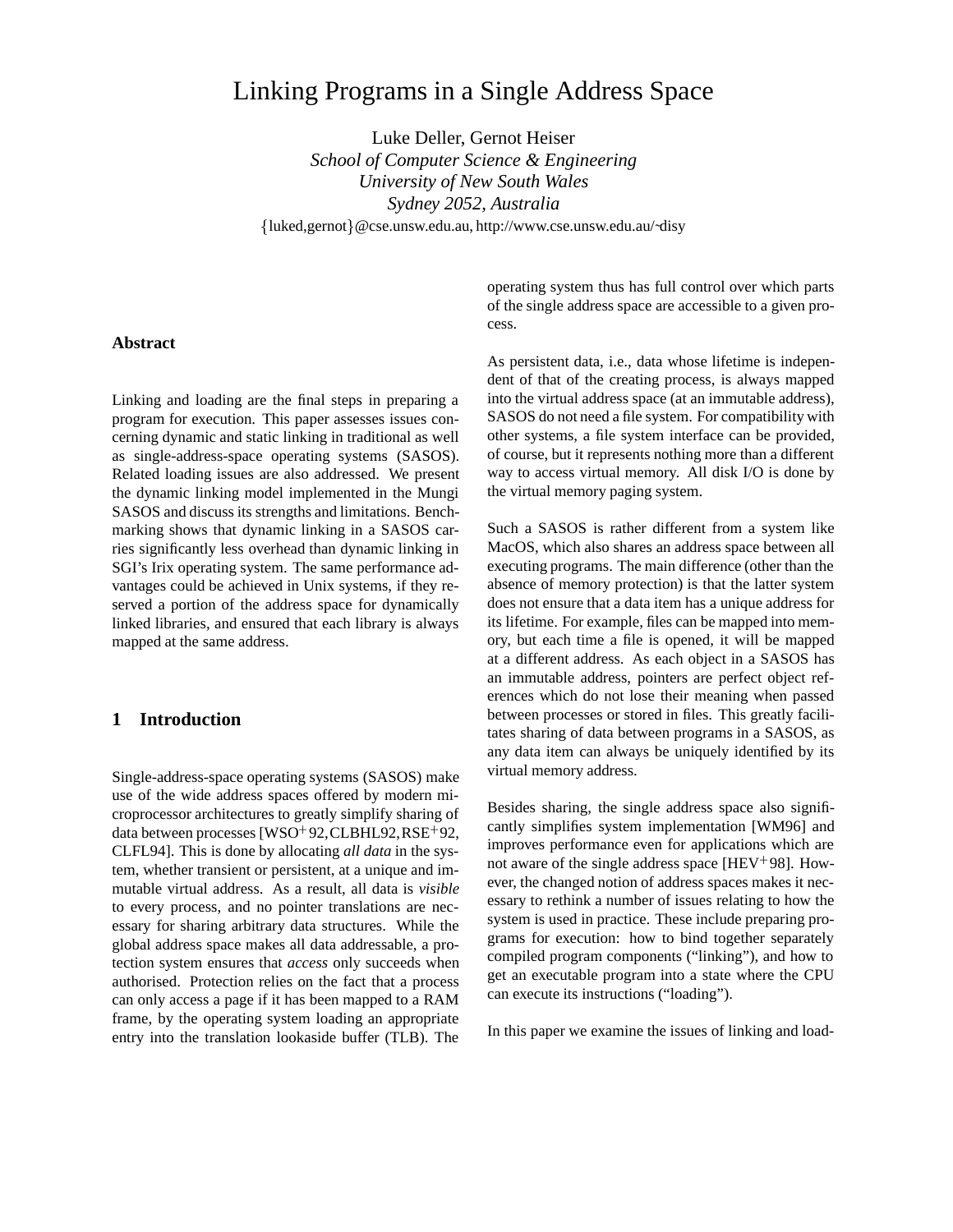ing of programs in traditional Unix systems, as well as in SASOS. We present the model of (dynamic) linking used in the Mungi SASOS [HEV 98] which is under development at UNSW. The implementation of dynamic linking in Mungi is discussed and its performance compared to that of Unix operating systems.

# **2 Linking in traditional operating systems**

Traditional operating systems, such as Unix systems, generally feature two forms of linkage, static and dynamic.

During *static linking*, all code modules are copied into a single executable file. The location of the various modules within that file implies their location in the memory image (and hence in the address space) during execution, and therefore target addresses for all cross-module references can be determined and inserted into the executable file by the linker.

A *dynamic linker*, in contrast, inserts symbolic references to (library) modules in the executable file, and leaves these to be resolved at run time. In operating systems conforming to the Unix System-V interface [X/O90], such as SGI's Irix, DEC's Digital Unix or Sun's Solaris-2, this works as follows.

For each library module to be linked, the linker allocates a *global offset table* (GOT).<sup>1</sup> The GOT contains the addresses of all dynamically linked external symbols (functions and variables) referenced by the module.<sup>2</sup> When a program referencing such a dynamically linked module is loaded into memory for execution, the imported module is loaded (unless already resident) and a region in the new process' address space is allocated in which to map the module. The loader then initialises the module's GOT (which may require first loading other library modules referenced by the module just loaded).

A variant of this is *lazy loading*, where library modules are not actually loaded until accessed by the process. If lazy loading is used, a module's GOT is initialised at module load time with pointers to stub code. These stubs, when called, invoke the dynamic loader, which loads the referenced module and then replaces the respective entries in the GOT by the addresses of the actual variables and functions within the newly loaded module.

Dynamic linking has a number of advantages over static linking:

- 1. Library code is not duplicated in every executable image referencing it. This saves significant amounts of disk space (by reducing the size of executable files) and physical memory (by sharing library code between all invocations). These savings can be very substantial and have significant impact on the performance of the virtual memory system.
- 2. New (and presumably improved) versions of libraries can be installed and are immediately usable by client programs without requiring explicit relinking.
- 3. Library code which is already resident can be linked immediately, thus reducing process startup latency.

Lazy loading further reduces startup cost, at the expense of briefly stalling execution when a previously unaccessed library module requires loading. For libraries which are only occasionally used by the program, this results in an overall speedup for runs which do not access the library. However, this comes at a cost: Should the referenced library be unavailable (e.g., by having been removed since program link time) this may only become evident well into the execution of the program. Many users will prefer finding out about such error conditions at program startup time.

The main drawbacks of dynamic linking are:

- 1. Extra work needs to be done at process instantiation to set up the GOT. However, this overhead is easily amortised by loading much less code in average, as some libraries will already be resident.
- 2. If a dynamic library is (re)moved between link and load time, execution will fail. This is the main reason that Unix systems keep static linking as an option.
- 3. The location of a dynamically linked module in the process' address space is not known until run time, and the same module will, in general, reside at different locations in different clients' address spaces. This requires that dynamically linked

<sup>&</sup>lt;sup>1</sup>The "global offset table" is Irix terminology, Digital Unix calls it *global address table*.

<sup>&</sup>lt;sup>2</sup>A further level of indirection is used when an entry references a module exporting a large number of symbols, and for efficiency reasons local symbols are also included.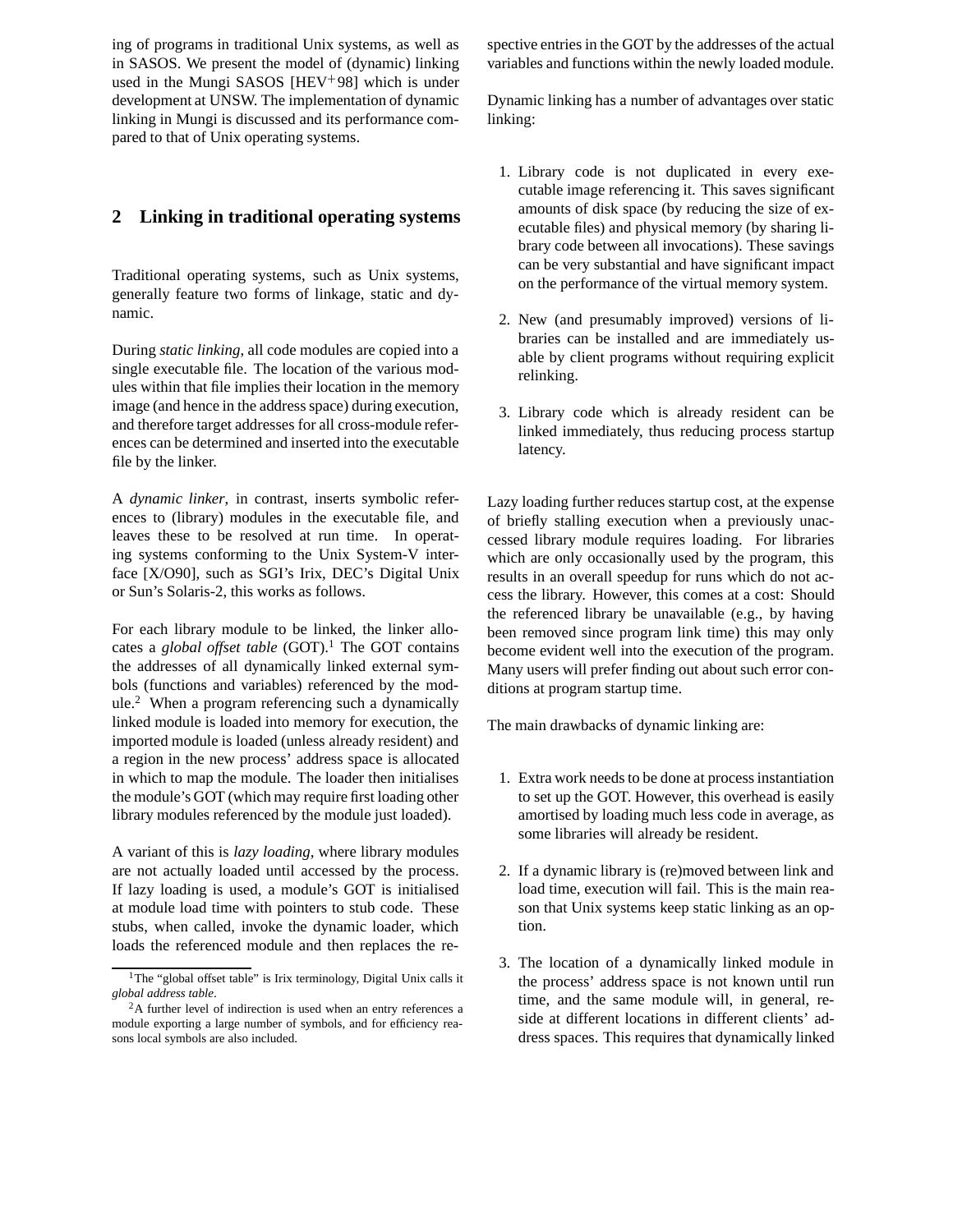libraries only contain *position-independent code*. 3 Position independence requires that all jumps must be PC-relative, relative to an index-register containing the base address of the module, or indirect (via the GOT).

The main cost associated with positionindependent code is that of locating the GOT. *Every* exported ("public") function in the module must first locate the module's GOT. The GOT is allocated at a constant offset from the function's entry point (determined by the linker) so the function can access it using PC-relative addressing. This code must be executed at the beginning of every exported function. In addition, there is an overhead (of one cycle) for calling the function, as an indirect jump must be used, rather than jumping to an absolute address. These costs will be examined further in Section 6.

Note that the GOT is an example of *private static data*, i.e., data belonging to a module but not shared between different instantiations of the module. Any variable declared "extern" or "static" in the library and not used read-only falls into that category.

It is interesting to note that Digital Unix' *quickstart* facility [DEC94] tries to avoid some of the problems of dynamic linking by reserving a system-wide unique virtual address range for dynamically linked libraries in the Alpha's large address space. This reduces process startup costs by the ability to easily share an already loaded library without address conflicts. However, address clashes cannot be completely avoided, as there is nothing to *enforce* unique virtual address for every library — only a SASOS can give such a guarantee. Consequently, Digital Unix still needs to use position-independent code and pay the overhead this implies. However, Digital's attempt to simulate a single address space for libraries is a good indication of some of the advantages a SASOS offers.

# **3 Linking in single-address-space systems**

A single address space simplifies many things and complicates a few; linking is no exception. Generally speaking, the single address space makes it easy to share data, and difficult not to share. The latter implies some special effort to avoid sharing of private static data.

# **3.1 Static linking in a SASOS**

*Static linking* by copying all libraries into a single executable is possible in a SASOS exactly as in Unix systems. Consequently, standard static linking in Mungi has the same drawbacks as in Unix: excessive disk and memory use, as well as the requirement to re-link in order to utilise new library versions. Therefore, alternative linking schemes are desirable.

Owing to the fact that all objects in the single address space are at any time fully and uniquely identified by their unchanging address, copying library modules is unnecessary when creating an executable program. Instead, libraries can be executed *in-place*, and the linker only needs to replace references to library modules with (absolute) addresses. No position-independent code is needed, avoiding that source of efficiency loss. This scheme, called *global static linking* was proposed by Chase [Cha95] for the Opal SASOS.

Global static linking is fast and has some of the attractive features of dynamic linking in Unix systems, in particular automatic code-sharing. However, the scheme has two significant drawbacks which limit its applicability in practice:

- As it is a form of static linking, new versions of libraries cannot be used unless programs are relinked. Note that it is not possible to update a library in-place, as this would break entrypoint addresses in all programs which linked that library. While this could be circumvented by accessing all entrypoints via a jump table, that would not help with currently executing programs which use the library — they would have to terminate prior to replacing the library. To maintain smooth operation, a new library version must be created at a different virtual address, with a naming service pointing to the latest version to be used by the linker.
- Global static linking does not allow private static data. Such data needs to reside at an address where it can be found by the library code, but that address must be different for different instantiations of the library (or the data would not be private to the invoking process).

Private static data must reside in a separate data segment,

<sup>3</sup>This is different from *relocatable code* normally produced by compilers. Relocatable code contains addresses which are relative to some yet unresolved symbols. The linker resolves these and replaces them by absolute addresses.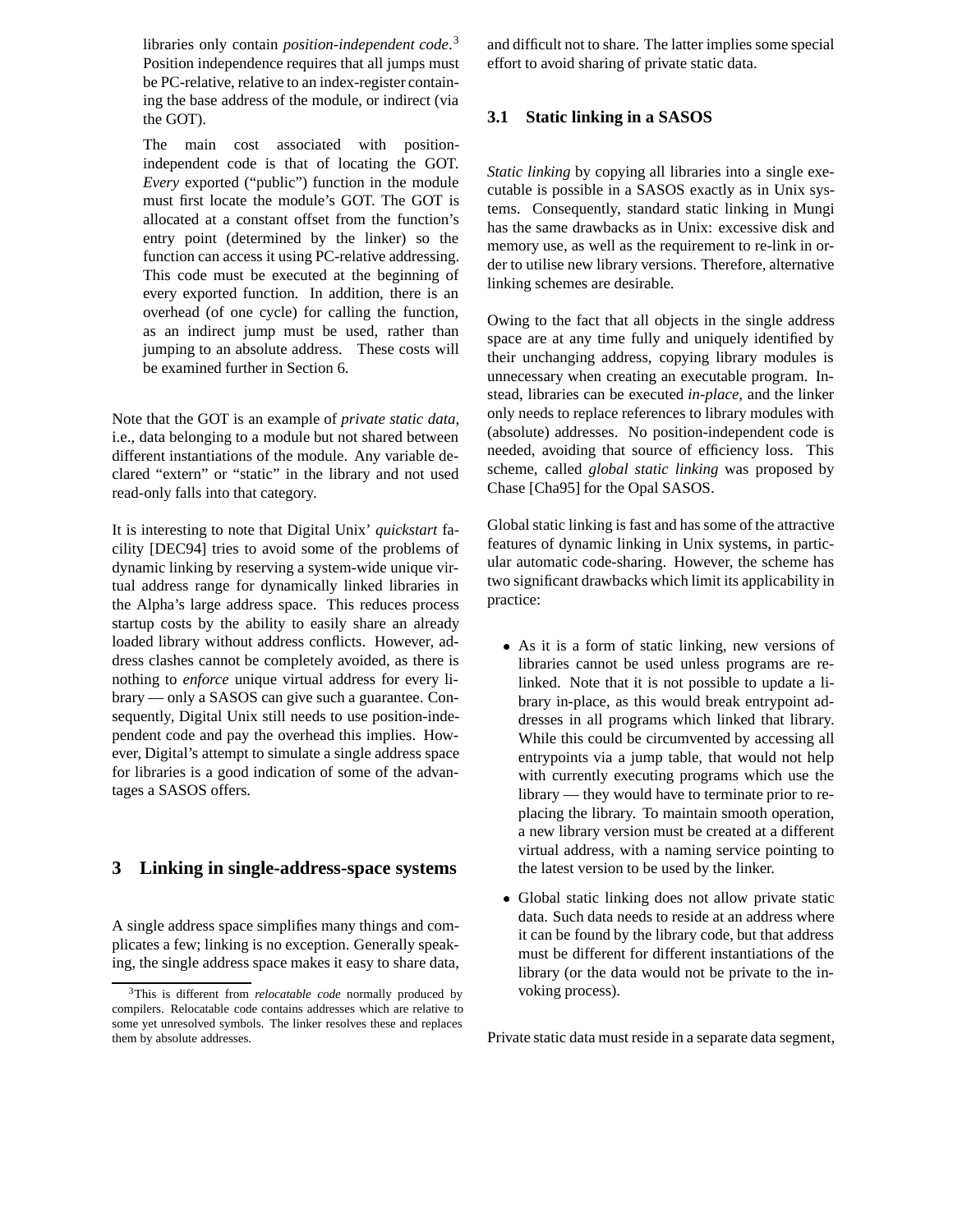which must be set up separately for each client process. Similar to dynamic linking in Unix, the problem is how to tell the library code where to find the data segment. Chase suggests a variation of the GOT used by Unix dynamic linkers: Each process allocates a table for each module containing the addresses of that module's private static data. A dedicated register, the *global pointer*, is loaded with the base address of the address table of the presently executing library module. The difficulty is in loading the global pointer with the correct address. Unlike the Unix case, this cannot be done by PC-relative addressing, as the offset differs between instantiations.

Chase favours (but apparently did not implement) an approach where the called function looks up the correct global-pointer value in a process-specific table (accessed via its thread descriptor, which in Opal is reachable from the stack pointer). The table is indexed by a slot number which is statically assigned to the module containing the function. Given that it is impractical to make this (per-process) table very big, this imposes serious limitations on the use of modules containing private static data — each process can only use a small number of such libraries and even then, clashes between the statically assigned slot numbers preclude importing certain combinations of library modules. Furthermore, at least two memory reads plus some arithmetic is required to obtain the global pointer value on each call across module boundaries.

# **3.2 Dynamic linking in a SASOS**

Even if the problem with private static data is resolved (or ignored), any form of static linking retains one major drawback: A new version of a library cannot be incorporated without relinking client programs. This can only be achieved by dynamic linking.

The IBM AS/400, a SASOS which, in its former guise as System/38 [Ber80], goes back to the mid 1970's, originally *only* supported dynamic linking ("late binding" in IBM terminology) [Sol96]. Static linking ("early binding by copy") was only introduced in 1993 *for performance reasons* resulting from the calling overhead. At the same time they introduced "early binding by reference" which essentially is global static linking. According to Soltis, while there is some initialisation overhead when first accessing a bound-by-reference library module, performance of subsequent calls are "about the same" as in the bound-by-copy case. No further information could be found on how the AS/400 implements dynamic linking, but the reference to performance problems of dynamic linking seems to indicate that it does not have a particularly good solution.

Roscoe [Ros95] presents a dynamic linking scheme for Nemesis. Each invocation of a library modules has its own *state buffer*, containing private static data. Modules are accessed via *interface references*, which are instantiated from *module interfaces* when resolving the symbolic reference to the module. An interface reference points to a structure containing a pointer to an *operations table* and the state buffer. A function is invoked by an indirect jump via the operations table, and the interface reference is passed as a parameter. As a result, three memory reads are required to find the address of the function to be called.

# **4 Linking in Mungi**

Mungi supports static linking (by copying) as well as a version of dynamic linking, designed to retain the full flexibility dynamic linking offers in Unix system while minimising run-time overheads.

During execution of a program in Mungi, a *data segment* containing private static variables is associated with every instantiation of a dynamically linked module. While executing such a module's code, its data segment's address is held in the *data segment register*. <sup>4</sup> The data segment also contains *module descriptors* of imported modules. A module descriptor contains pointers to all functions imported from the module, plus a pointer to the data segment of the exporting module. This is shown in Figure 1.

#### **4.1 Initialisation of module descriptors**

Module descriptors are allocated in the importing module's data segment by the linker. To initialise a module descriptor at run time, the importing module calls the exporting module's *constructor*, passing the address of the descriptor as a parameter. In order to avoid multiple instantiation of modules which are imported by several other modules (such as libc in Figure 1), the constructor is also passed a pointer to a table of already instantiated modules. This table is held in the main module's data segment.

<sup>4</sup>On the SGI Indy we use the *global pointer register* which Irix uses to point to the GOT, hence the number of registers available to the compiler does not change with respect to Irix.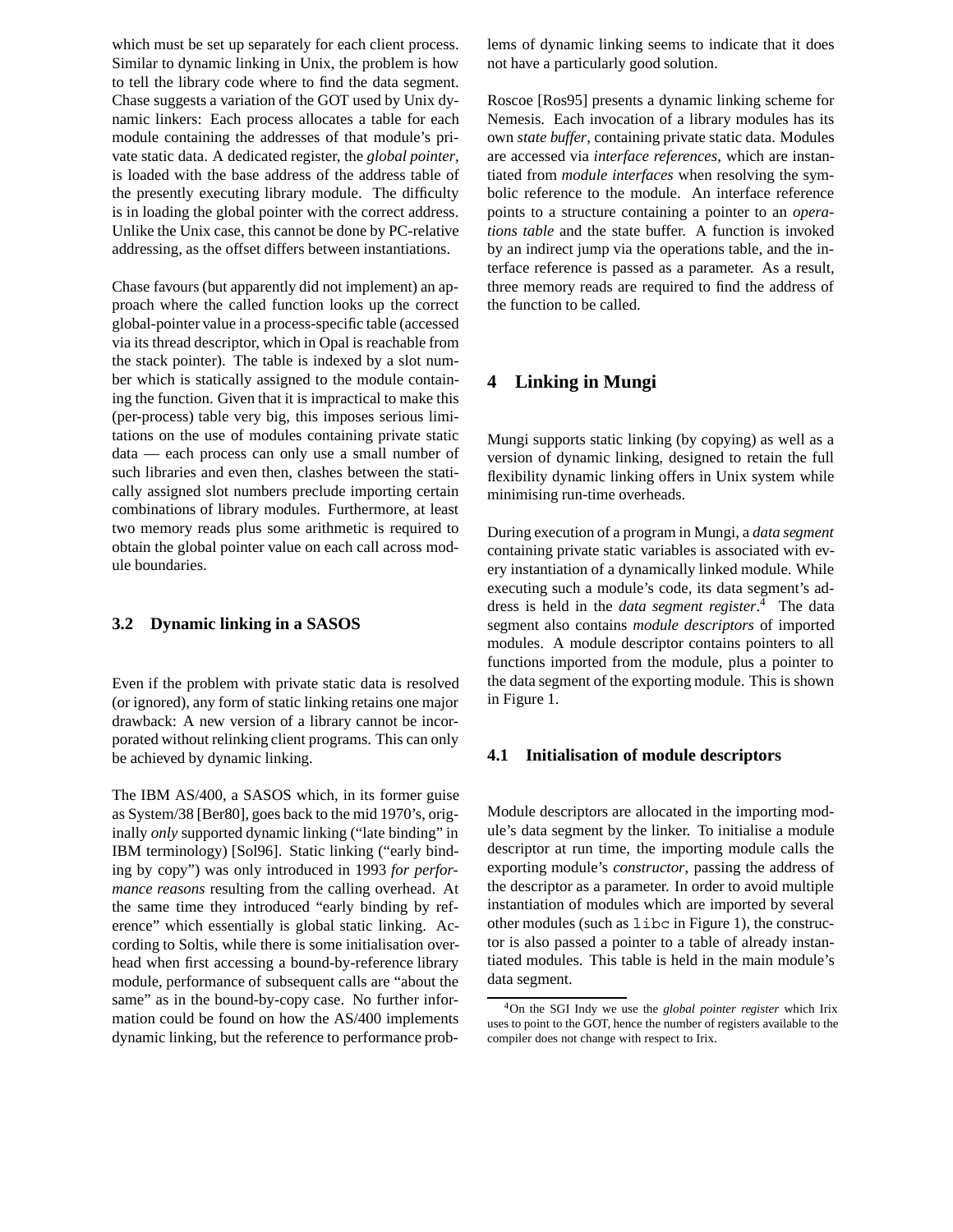

Figure 1: Memory objects (bold boxes) and module descriptors (other boxes) during execution of a dynamically linked Mungi program.

After verifying that its module is not already instantiated, the constructor

- allocates and initialises a new data segment,
- initialises the module descriptor passed by the caller, and
- updates the table of instantiated modules.

Only the second step needs to be performed for a module which has already been instantiated, in which case the address of the module's data segment is obtained from the table of instantiated modules.

The constructor is passed a third parameter, the expected size of the module descriptor. The constructor will only initialise the descriptor up to this specified size. This supports evolution of library modules — further entrypoints can be added to a library without breaking existing applications, provided that new entrypoints are added at the end.

Initialisation of the main module is somewhat different. Like a constructor, the startup code needs to allocate and initialise a data segment. In addition, the startup code must initialise the table of already instantiated modules. There is no problem with a module having startup code as well as a constructor, such a module can then be imported by other modules as well as being executed as a program.

# **4.2 Lazy initialisation**

The first step above, allocation and initialisation of the new data segment, involves calling the constructors of all imported modules. To avoid the obvious recursion problem with cyclic reference, the constructor must at this stage mark its module's entry in the table of instantiated modules as partially initialised.

Alternatively, modules can be instantiated lazily, in analogy to "lazy loading" of library modules in Unix systems.5 As lazy loading in Unix, this reduces task startup cost and reduces total overhead if a module is linked but

<sup>&</sup>lt;sup>5</sup>While there is some similarity to lazy loading, it is important to note that there is no explicit "loading" step in a SASOS — everything is already in virtual memory, and is made resident by the demand paging system on access. As far as physical memory is concerned, lazy loading is normal in a SASOS, but does not have the same drawback of delaying irrecoverable errors when libraries are removed.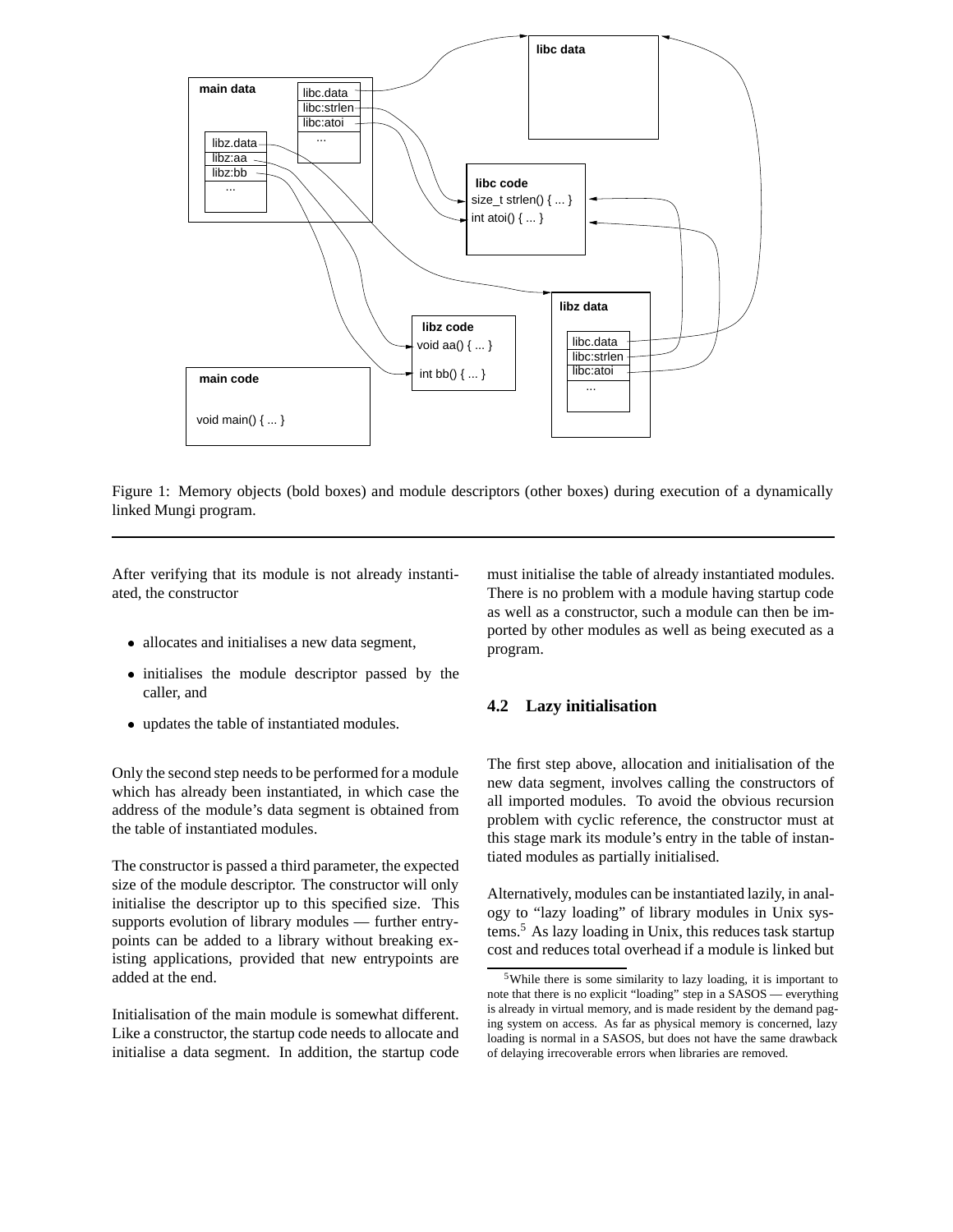not actually accessed at run time (at the cost of delaying fatal "module not found" errors until well into the execution).

A lazily initialised module has its descriptor point to initialisation stubs rather than module entry points. Each stub calls the lazy initialisation routine (which is statically linked to the module), passing it an index to its own position in the module descriptor. On the MIPS R4600, such a stub looks as follows:

| 1: | - 1i         | \$reg, constIndex |
|----|--------------|-------------------|
| 2: | $\mathbf{b}$ | lazyInitialiser   |

The initialiser, after setting up the module's data segment, replaces the pointer to the stub by the address of the appropriate entrypoint in the library module. The stubs require an extra 8 bytes of space per entrypoint really a negligible space overhead.

#### **4.3 Invoking library functions**

To invoke a function called printf imported from the library module libc, the following code is executed on the MIPS R4600:

| 1:  | 1 d  | $$temp, like desert\$                        |
|-----|------|----------------------------------------------|
|     |      | printf_index(\$dseq)                         |
| 2:  | sd   | $\frac{1}{2}$ dseq, const $(\frac{1}{2}$ sp) |
| 3 : | 1d   | \$dseq, libc_descr(\$dseq)                   |
| 4 : | jalr | \$temp                                       |
| 5 : | 1 d  | \$dseq, const (\$sp)                         |

The first line loads the address of the printf function into a temporary register. This address (relative to the beginning of the data segment) is determined by the linker, and is at a constant offset from the data segment register. The next line saves the data segment register of the calling module on the stack, and line 3 sets up the segment register for the called module. Line 4 invokes the library function and line 5 restores the data segment register after its return. This code executes in 5 cycles on the R4600 (single-issue) CPU.

Note that on the R4600, a jump to a constant immediate 64-bit address (as would be used in a naive implementation of static linking) takes 7 cycles. Irix reduces this to 2–3 cycles (depending on the ability to make use of load delay slots) by using a *global pointer register* pointing to

a table of entry point addresses. Comparing this with the 5 cycles required to call a dynamically linked function in Mungi indicates that the run-time overhead of dynamic linking in Mungi is only an additional 2–3 cycles per call of an imported function. This is a very small overhead.

The above invocation code only works if the printf entry is less than 64kB from the beginning of the data segment. This allows for about 8,000 imported functions (actually less, as some space is required for private static data). If the table becomes bigger, a somewhat longer code sequence is required, which takes 7 cycles to execute:

| 1:  | ld   | \$temp, libc_interf_ptr      |  |  |  |  |
|-----|------|------------------------------|--|--|--|--|
|     |      | $(s$ dseq $)$                |  |  |  |  |
| 2:  | sd   | \$dseq, const (\$sp)         |  |  |  |  |
| 3 : | 1d   | \$tmp2, printf_index(\$temp) |  |  |  |  |
| 4 : | jalr | \$tmp2                       |  |  |  |  |
| 5:  | 1d   | \$dseq, 0 (\$temp)           |  |  |  |  |
| 6 : | 1٩   | \$dseq, const (\$sp)         |  |  |  |  |
|     |      |                              |  |  |  |  |

Note that the CPU stalls after line 3, although the compiler may be able to schedule some other instruction into the load delay slot.

We found that the biggest libraries generally used in Unix systems, libc and libX11, have between 1,000 and 1,500 entry points. (Many of these are actually internal and would not be exported if the C language provided better control over export of functions from libraries. Mungi's *module descriptors*, described in Section 5 provide such control and will therefore result in smaller interfaces for the same functionality.) We therefore expect that the shorter code sequence will almost always suffice.

# **5 Discussion**

One remaining issue is that of modules exporting variables. For example, POSIX [POS90] specifies that the global variable errno is used to inform clients of the reason for the failure of an operation. This cannot be supported by Mungi's dynamic linking scheme.

It is, of course, always possible to avoid this problem by resorting to static linking — a highly unsatisfactory way out. However, exporting global variables from library modules is very bad practice, as it is not multi-threading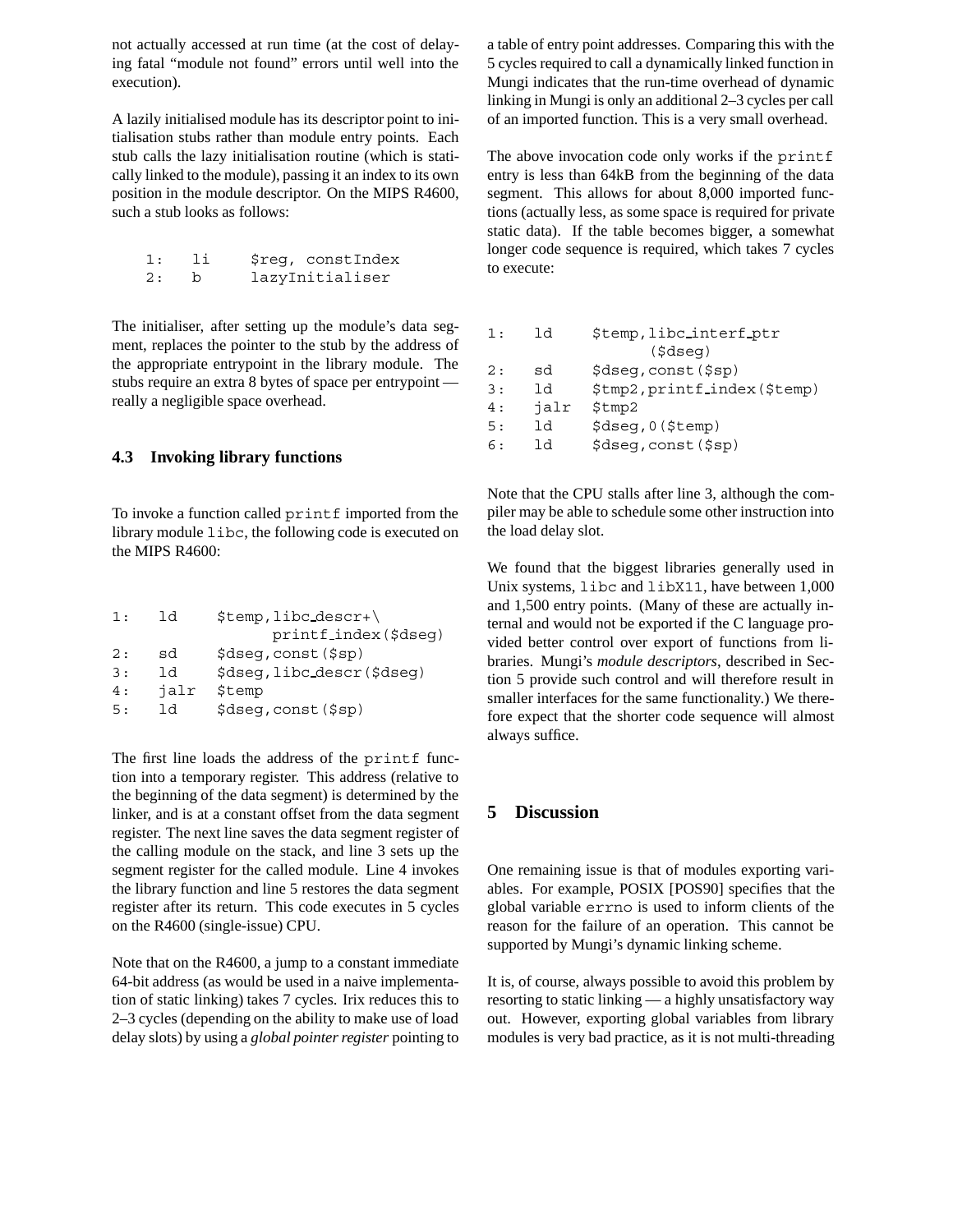safe. For that reason, Unix systems must break POSIX compliance if they want to support multithreaded processes. Modern Unix systems inevitably<sup>6</sup> use a construct like

```
extern int * errno();
#define errno (*(__errno()))
```
to declare errno when multithreading is supported. The same works in Mungi without problems.

Another issue concerns function pointers, which are used, for example, by the C qsort() utility and to implement virtual functions in C++. Function pointers can no longer be simply entrypoint addresses, as invoking a function requires loading the data segment register prior to branching to the entry point. Hence a "function pointer" must consist of an (address, global pointer) pair. This does not cause problems with portability of properly written application code, as the C standard [ISO90] makes no assumption about the size of function pointers and explicitly prohibits casts between function pointers and other pointers. Unfortunately, most compilers do not enforce this rule and, consequently, there exists plenty of non-conforming code. However, "bug-compatibility" is not a design goal of Mungi, and we therefore do not consider this a significant problem. The format change of function pointers is the only change required to standard Unix compilers to allow them to support Mungi's dynamic linking scheme.

More changes are required for linking. We decided not much was to be gained by porting a Unix linker, and instead implemented a Mungi linker from scratch. Its size is about 4,000 lines of C.

The mechanics of preparing code for execution differs somewhat between Mungi and Unix. The main reason for this is the need to generate a different calling sequence for functions exported by dynamically linked libraries. In order to do this, the assembler must know which entrypoints will be loaded from a dynamic library.

This is supported by a *module description object* (MDO) associated with each library module. The MDO is a simple text object (which is presently created manually, although tools will automate this in the near future). It contains a list of entry points exported by the module, and a list of imported modules. Figure 2 gives examples of module descriptions.

C source objects are presently compiled to assembly lan-

| libc.mm   | main.mm   |
|-----------|-----------|
| [IMPORTS] | [IMPORTS] |
|           | libc.mm   |
| [EXPORTS] | libz.mm   |
| strlen    |           |
| atoi      | [EXPORTS] |
|           |           |
|           | [OBJECTS] |
| [OBJECTS] | main.o    |
| c1.o      | sub.o     |
| c2.o      |           |
|           |           |

Figure 2: Sample module descriptions: At the left, a typical description (libc.md) of a library module libc.mm is given, while at the right the module description (main.md) of a program module main.mm is shown. Names correspond to Figure 3.

guage by an unmodified GNU C compiler.<sup>7</sup> The gcc output is then processed by the GNU assembler, which we modified to generate the proper calling sequence for cross-module calls and to access private static data from the module's data segment. The assembler reads the MDO in order to identify cross-module calls and produces relocatable binary objects.

When creating a library, the Mungi linker is used to (statically) link all of the library's relocatable objects into a single library module object; the linker determines the exported entry point from the MDO. It also adds the initialisation code for the library module, as well as the initialisation stubs which invoke it and the module constructor.

When preparing an executable module, the linker reads the MDOs of all imported libraries and creates the appropriate initialisation stubs for all imported functions, and (statically) links all remaining relocatable modules into the new program module, which is then ready for execution. Unlike Unix, no "run-time linker/loader" is required, as each module has its own initialisation code. The mechanics of Mungi linking are shown in Figure 3.

The Macintosh on the PowerPC uses a similar approach to dynamic linking [App94]. Function references in MacOS are represented by a "transition vector", which consists of the entrypoint address and the address of a "table of contents" (TOC), essentially the module's data segment.<sup>8</sup> The TOC contains pointers to imported func-

<sup>6</sup>We checked Irix, Digital Unix, Solaris and Linux.

<sup>7</sup>As indicated a few paragraphs earlier, this implies that it is presently not possible to invoke function arguments outside their own module without modifications to the C source.

<sup>8</sup>The Macintosh terminology for modules is "fragments" but in or-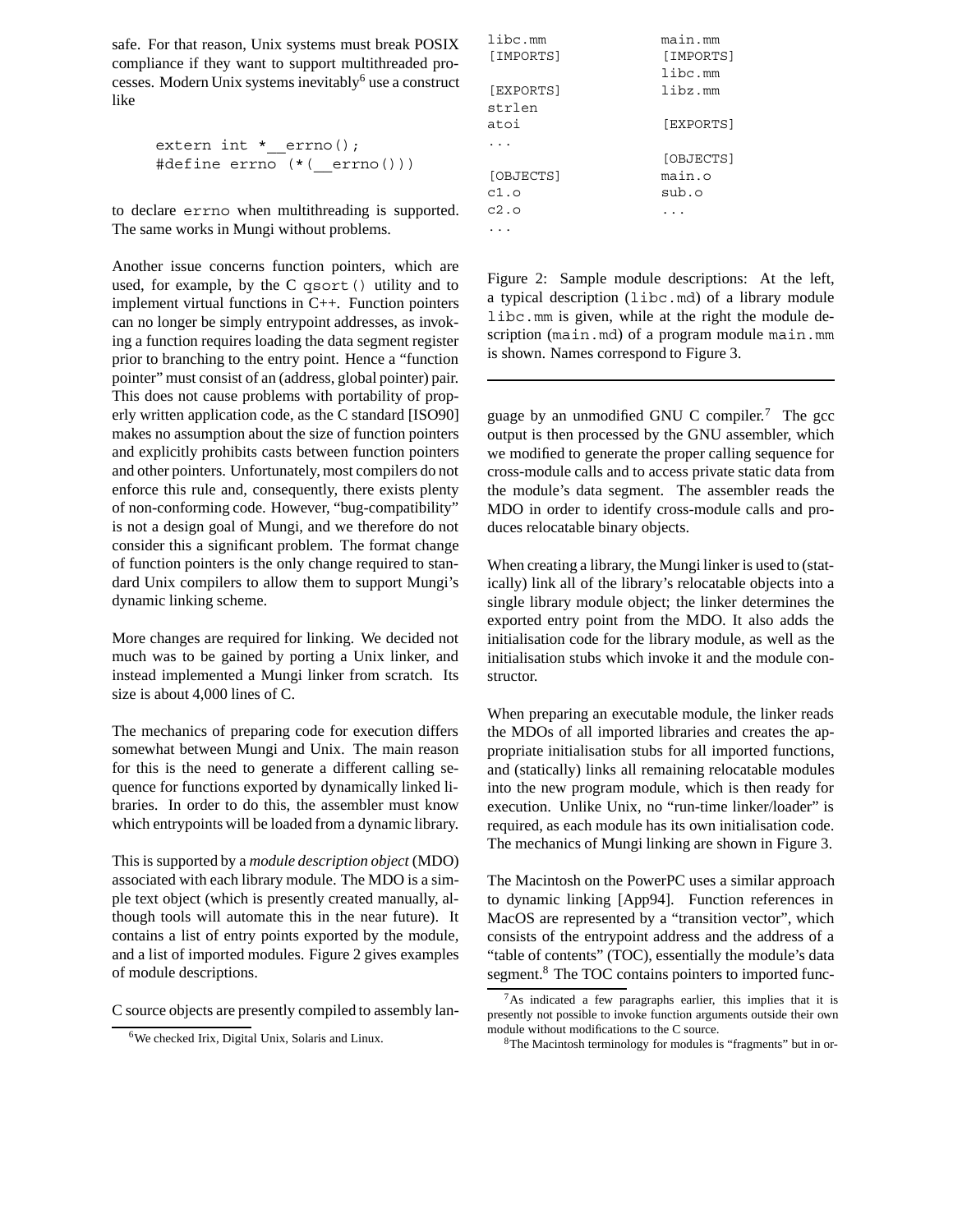

Figure 3: Dataflow for linking in Mungi. Left: A source object c1.c is compiled and linked with other relocatables into a dynamically linkable library object libc.mm. Right: A program main.c is compiled and linked into an executable module a.out.

tions, in the form of transition vector addresses, as well as pointers to the module's static data. C language function pointers are also represented as transition vector addresses.

The present module's TOC address is contained in the "table of contents register" (RTOC, equivalent to our data segment register). The invocation sequence for imported functions uses a double indirection. The caller loads the RTOC with the address of the callee's transition vector (i.e., the contents of the function pointer). The callee then loads the RTOC with the new TOC address by an indirect load through the present RTOC value. The main difference to our scheme is the extra indirection.

While the MacOS scheme is similar to ours, this does not obviate the need for position-independent code (called "pure executable code") on the Macintosh. This is because MacOS is not a SASOS, and can therefore not ensure that a dynamic library module is always linked at the same address.

### **6 Performance**

Performance figures are shown in Table 1. The table gives execution times of a benchmark program (OO1 [CS92] run as a single process as in [HEV 98]) for static and dynamic linking under Irix 6.2 and Mungi. All runs were performed on the same hardware running either Irix or Mungi in single-user mode. Lazy loading (for Irix) and lazy initialisation (for Mungi) were turned off to make timings more consistent. (As explained earlier, lazy loading/initialisation does not normally reduce overall runtime, only start-up latency.) Irix runs used the Irix 6.2 C compiler, assembler and linker, while Mungi runs used GCC version 2.8.1, the GNU assembler version 2.8.1 (modified to support dynamic linking) and our linker.

der to avoid a proliferation of terms we will stick to calling them "modules".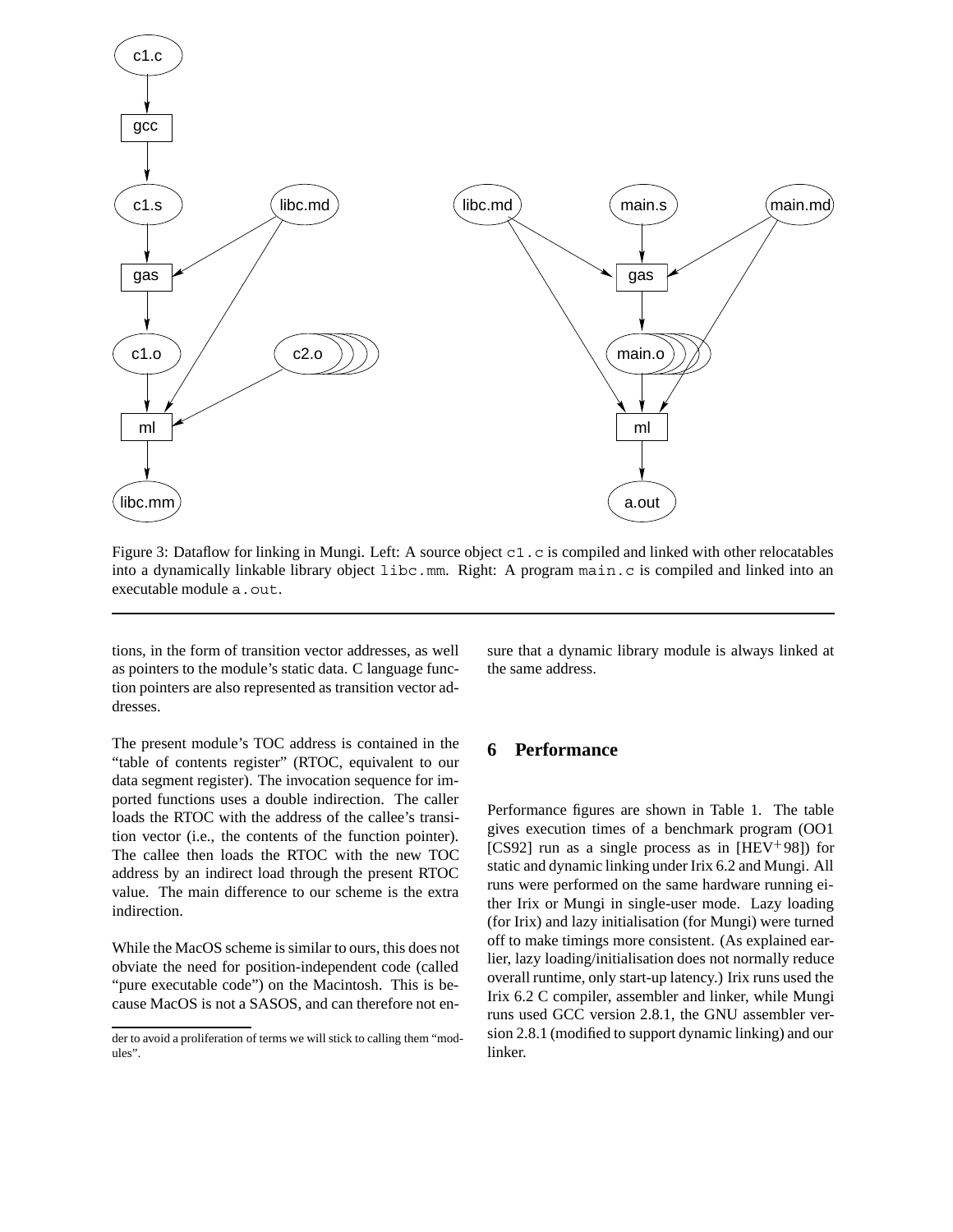|                   | $Irix/32-bit/SGI-cc$ |         |               | $Mungi/64-bit/GCC$ |          |                   |
|-------------------|----------------------|---------|---------------|--------------------|----------|-------------------|
|                   | static               | dynamic | $\frac{d}{v}$ | static             | dynamic  | $\frac{dw}{stat}$ |
| lookup            | 7.26(3)              | 8.02(3) | 1.104(10)     | 7.568(6)           | 8.199(4) | 1.083(3)          |
| forward traverse  | 4.77(3)              | 5.17(4) | 1.084(15)     | 6.013(6)           | 6.040(3) | 1.004(6)          |
| backward traverse | 5.13(2)              | 5.68(4) | 1.107(12)     | 6.976(4)           | 7.011(4) | 1.005(1)          |
| insert            | 4.61(2)              | 5.02(2) | 1.087(10)     | 4.528(4)           | 4.755(3) | 1.051(1)          |
| total             | 21.7(1)              | 23.9(1) | 1.097(12)     | 25.08(1)           | 26.00(1) | 1.037(1)          |

Table 1: Average execution times in ms of OO1 operations (single-process version, see [HEV 98]). Figures in parentheses indicate standard deviations in units of the last digit. Irix figures are for 32-bit execution using the SGI C compiler, while Mungi figures are for 64-bit executing using GCC.

OO1 tests operations which are considered typical for object-oriented databases: lookup and insertion of objects, and traversal of inter-object references. The specification of OO1 requires a database server running on a machine different from the client, and also specifies that all updates are to be flushed to disk at certain points. As we are here only interested in the cost of function invocation, we ignored that part of the specification and ran everything in memory, without any I/O, and in a single process. In every other respect we followed the OO1 specification.

We implemented the "server part" of the database in a library module which is invoked by application code via normal function calls. In line with the OO1 specification, server invocations pass a function pointer to the database which the database invokes to obtain further data or pass data back to the client. The *lookup* part of the benchmark consists of 1000 server invocations, each looking up a different object, and each call invoking a client function passed as a parameter. The *forward traversal* operation consists of a single invocation of the server code, which invokes a client procedure 3,280 times (for different objects directly or indirectly linked to the object referenced in the server invocation). *Backward traversal* is similar; the actual invocation counts are different but, in average, the same as for forward traversal. The *insert* benchmark consists of 100 calls to the database, each inserting a new object into the database and in the process calling a client procedure three times. Hence the total benchmark performs about 8960 cross-module calls. The *lookup* and *insert* operations mainly exercise the index data structure (a B<sup>+</sup> tree in our implementation) while the *traversal* operations mostly follow internal links and thus perform mostly random accesses to the data without much use of the index structure.

This benchmark was selected as it is "tough" in the sense that it is dominated by cross-module calls to functions performing very little work. As it is the crossmodule tasks which bear the dynamic linking overhead in Mungi, this test stresses the overheads of the SASOS dynamic linking scheme. A benchmark consisting of the same number of function calls, with a larger fraction of calls being inter-module, would reduce the total overheads in Mungi while leaving Irix' overheads unchanged.

The table shows that on Irix there is an average 10 % penalty for using dynamically linked libraries, while on Mungi the penalty is less than 4 %. The average overhead due to dynamic linking of an inter-module function invocation in Mungi comes to about  $0.1 \mu s$  or about ten cycles on the R4600. This is more than the number of extra instructions required in the calling sequence for dynamically linked code. The difference can be explained with an increased number of cache misses.

The significantly lower overhead of dynamic linking in Mungi as compared to Irix is mostly due to the fact that the Mungi scheme does not require positionindependent code. The somewhat higher overhead of inter-module function invocation in Mungi (2–3 cycles more than in Irix) is more than compensated by not requiring position-independent code. Furthermore, the overhead in the Mungi scheme only applies to intermodule invocations, where in Irix inter-module calls to exported functions have the same overhead.

We also attempted to measure the initial overhead of dynamic libraries, i.e. the invocation overhead of the constructor which initialises the data segment. However, this overhead is so small that we could not measure it reliably for either Irix or Mungi. In both cases it is at most a few tens of microseconds.

While Mungi has a significantly lower penalty for dynamic linking than Irix, a seemingly disturbing observation from Table 1 is that code seems to execute gen-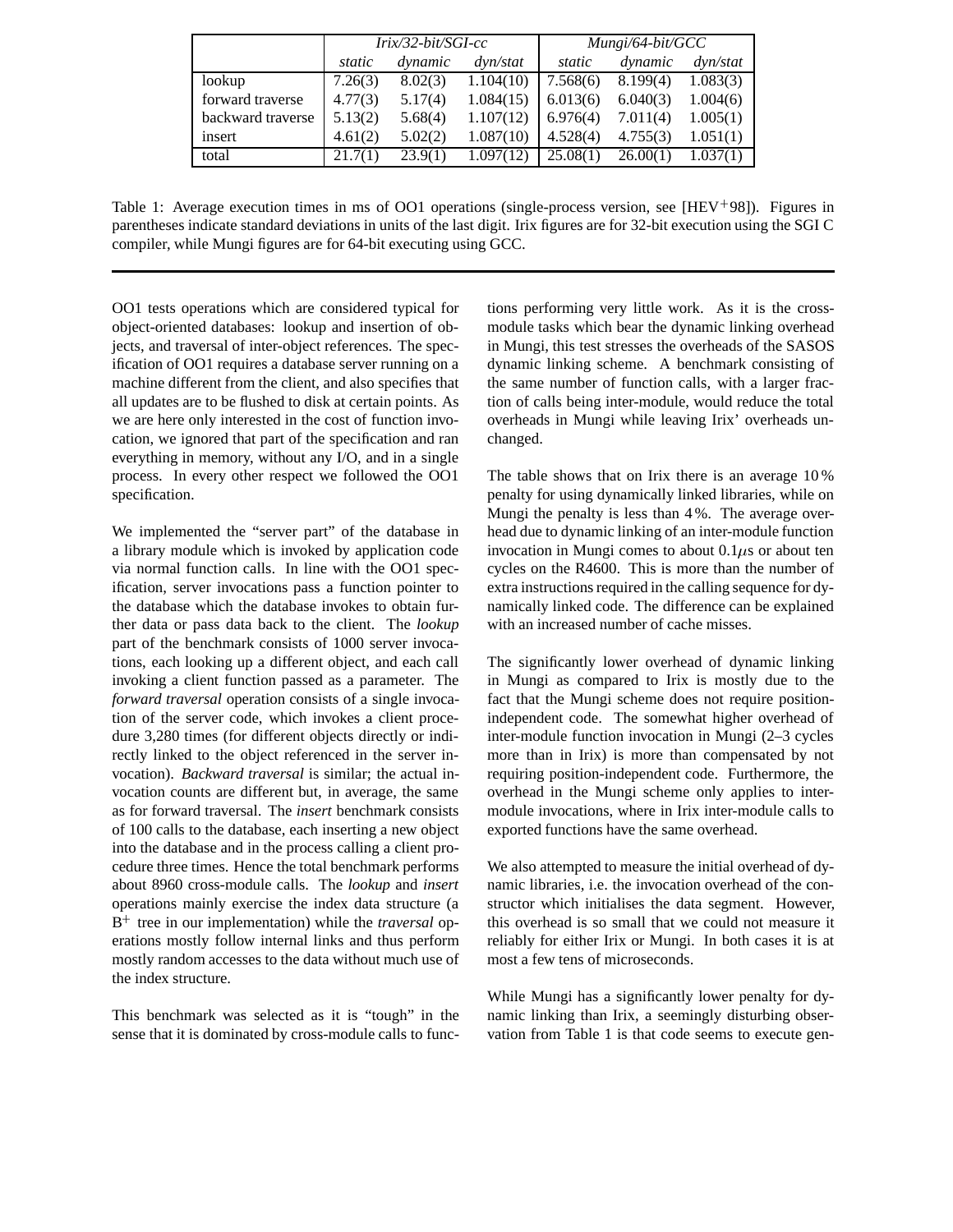|                   | Irix   | Mungi  |        | Mungi/Irix |       |
|-------------------|--------|--------|--------|------------|-------|
|                   |        | good   | bad    | good       | bad   |
| lookup            | 7.367  | 7.169  | 7.452  | 0.973      | 1.012 |
| forward traverse  | 5.904  | 6.085  | 6.079  | 1.031      | 1.030 |
| backward traverse | 6.796  | 6.992  | 6.991  | 1.029      | 1.029 |
| insert            | 4.755  | 4.724  | 4.801  | 0.993      | 1.010 |
| total             | 24.822 | 24.970 | 25.323 |            |       |

Table 2: Average execution times in ms of OO1 operations on for 64-bit execution of statically linked code on Irix and Mungi. Code is compiled with GCC and assembled with the SGI assembler and finally linked with the native (SGI or Mungi) linker. "Good" vs˙''bad" in the Mungi numbers refers to the cache friendliness of the stack alignment and the last two column give Mungi execution time normalised to Irix times.

erally slower under Mungi than under Irix. However, it must be kept in mind that all Mungi executions are true 64-bit, while Irix only supports 32-bit execution on the Indy. 32-bit code is inherently faster on the MIPS R4600 as loading a constant address requires more cycles for 64-bit than for 32-bit addresses. The tests were also run with different compilers: Mungi benchmarks could only be compiled with GCC, as SGI's C compiler/assembler/linker toolchain does not support our dynamic linking scheme, while the GNU assembler and linker do not support Irix. Finally, different implementations of the strcpy() C library functions are used.

In order to eliminate the effects of 32-bit vs. 64-bit execution and differing tool chains and C libraries, we did a direct comparison, running an identically compiled version of the statically linked benchmark code in 64-bit mode on both systems. This meant compiling and assembling the code, including the C library, using GCC and the SGI assembler, and then linking it for Irix with the SGI linker, and for Mungi with our linker. As the benchmarks only time user code (no system calls are performed between time stamps, and the timer overhead is subtracted), this means that identical instructions are executed on both systems.

As Irix does not support 64-bit code on our platform, we had to patch the executable to pretend to the loader that it was a 32-bit image. This approach works under certain circumstances (as long as only a very limited set of system calls are used), but only for statically linked code. One required system call where extra work was required is gettimeofday(): As the format of the timeval struct differs between the 32-bit and the 64 bit Irix APIs, we had to use the 32-bit C library interface for this call.

In order to verify that these modifications do not affect performance of the Irix executable, we ran the "proper" 64-bit image as well as the patched one on an SGI machine supporting 64-bit executions. We found that the execution times of the two versions were identical.

The results of running the same code in 64-bit mode on Irix and Mungi are shown in Table 2. Two sets of Mungi results are presented: "good" and "bad", which differ only in the address at which the user stack is allocated. The stack address affects the results as it affects conflict misses in the Indy's data cache. The R4600 features separate on-chip instruction and data caches, both 2-way set associative and 16kB big [R4k95]. The Indy does not have secondary caches and thus has a high cache-miss penalty. The Mungi execution times recorded as "good" and "bad" in Table 2 correspond to the most and least cache friendly stack layout, respectively. They differ by about 1.5 %, which gives an indication of the impact of cache effects on the results. Irix runs used the default layout (which is cache friendly).

Comparing the Irix times with the "good" Mungi times it can be seen that they are very close. Mungi is between one and three percent faster on *lookup* and *insert*, and about three percent slower on the *traverse* benchmarks. For the total benchmark time these almost average out, with Mungi being 0.6 % slower. Given the fact that Mungi is several percent faster on some benchmarks and Irix on others, that overall difference is negligible and insignificant. They are much smaller than the performance gain of Mungi's dynamic linking scheme compared to the one used in Irix.

It is nevertheless interesting to speculate about the sources of these remaining differences. We can think of two possible reasons for the observed discrepancies in execution times: TLB misses and other cache effects.

The R4600 has a software-loaded, fully associative, 48 entry tagged TLB; each entry maps a pair of virtual pages [R4k95]. Hence the TLB can map a maximum of 96 pages, or 384kB. As the total database is about 4MB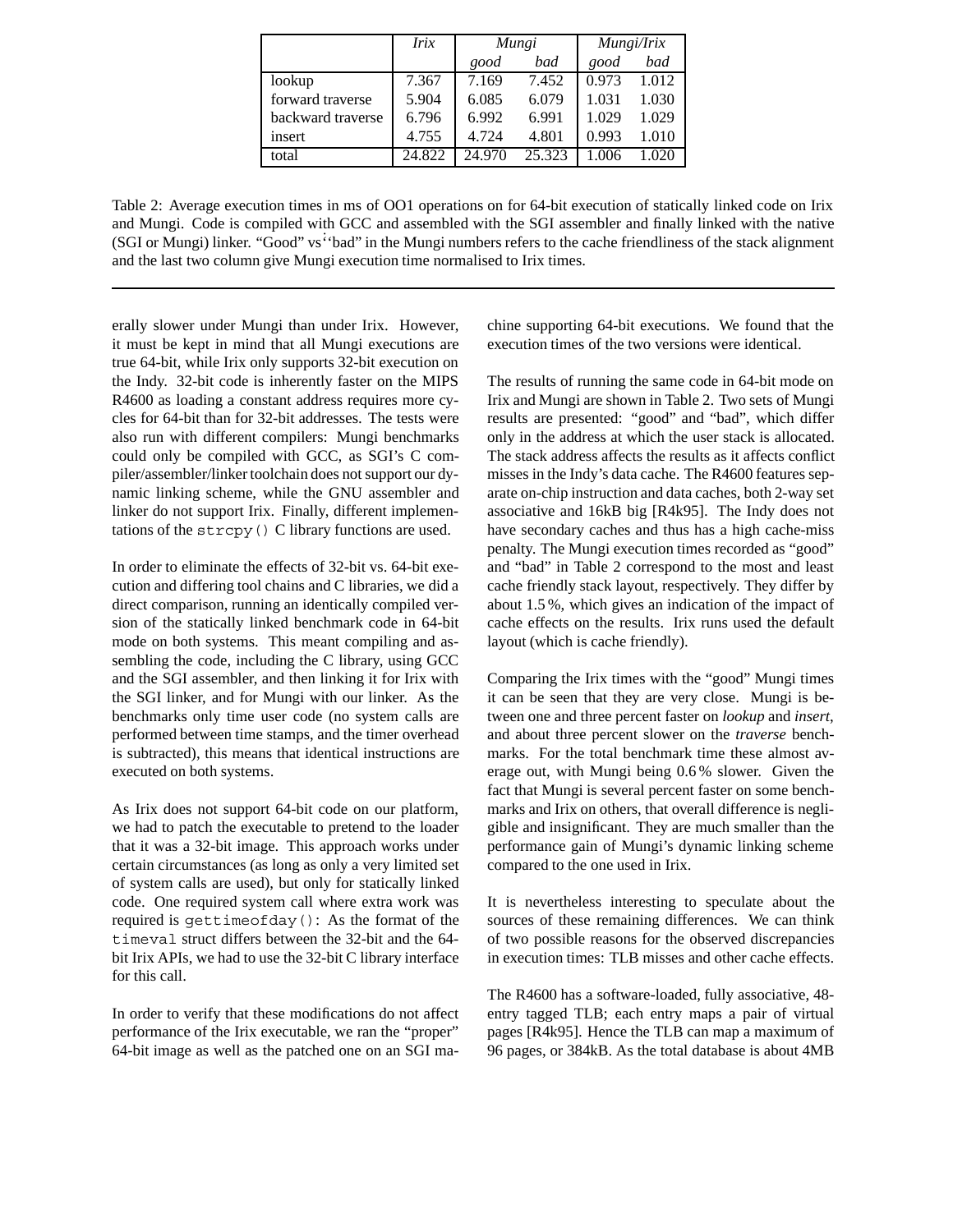in size, and the benchmark is designed to access its contents randomly, a significant number of TLB misses is expected, particularly in the *traverse* operations.

Mungi is implemented on top of the L4 microkernel [EHL97], hence TLB misses are handled by L4. The microkernel's TLB miss handler is highly optimised and loads the TLB from a software cache [BKW94, EHL99] which is big enough to hold all page table entries required for the benchmark. However, the need to support 64-bit address spaces makes L4's TLB miss handler inherently slower than what can be achieved in a system only supporting 32-bit address spaces. Slightly slower handling of TLB misses in L4, and thus Mungi, is a likely explanation for the somewhat slower Mungi execution in the *traverse* benchmarks (which particularly exercise the TLB).

Other cache effects which could impact on the results are instruction cache conflicts. While we made certain that the same user-mode instructions are executed in both benchmarks, the layout of the executable still differs as a result of linking different system libraries and the linkers using different strategies for collecting relocatable modules. These differences can lead to different cache miss patterns. The *traverse* benchmarks contain the largest number of cross-module invocations (and hence nonlocal jumps) and are most likely to be affected.

# **7 Conclusions**

In this paper we have reviewed linking in a Unix system and examined the issues relating to linking in a single address space system. We have presented a dynamic linking scheme for Mungi and have discussed its merits and limitations. Benchmarking shows that the runtime overhead of Mungi's dynamic linking scheme is less than half of dynamic linking in Irix, in a scenario which favours Irix.

The performance advantages of the Mungi dynamic linking scheme could also be obtained in traditional systems on 64-bit architectures*if they used a global address space for dynamically-linked libraries*. As in *quickstart*, a region of the address space must be reserved for library modules, and each participating module must be linked at the same address in all processes. Such a scheme can eliminate the need for position independent code even in traditional systems. It requires a system-wide manager which hands out unique address regions for linking libraries. Each of a participating library's clients must follow the protocol of always linking the library at this same address. A single-address-space operating system guarantees this automatically; in such a system *every* object is always mapped to a fixed virtual memory address.

#### **8 Acknowledgements**

Luke Deller gratefully acknowledges his School of Computer Science & Engineering Vacation Scholarship under which most of the work presented here was performed. The project also received support from the Australian Research Council under the Small Grants Scheme.

We appreciate the helpful suggestions and comments from our shepherd Chris Small and from anonymous USENIX reviewers.

# **9 Availability**

Mungi will be freely available in source form under the GNU General Public License from http://www.cse.unsw.edu.au/~disy/Mungi.html.

#### **References**

- [App94] Apple Computer Inc. *Inside Macintosh: PowerPC System Software*. Addison-Wesley, 1994.
- [Ber80] Viktors Berstis. Security and protection in the IBM System/38. In *Proceedings of the 7th Symposium on Computer Architecture*, pages 245–250. ACM/IEEE, May 1980.
- [BKW94] Kavita Bala, M. Frans Kaashoek, and William E. Weihl. Software prefetching and caching for translation lookaside buffers. In *Proceedings of the 1st Symposium on Operating Systems Design and Implementation*, pages 243–253, Monterey, CA, USA, 1994. USENIX/ACM/IEEE.
- [Cha95] Jeffrey S. Chase. *An Operating System Structure for Wide-Address Architec-*